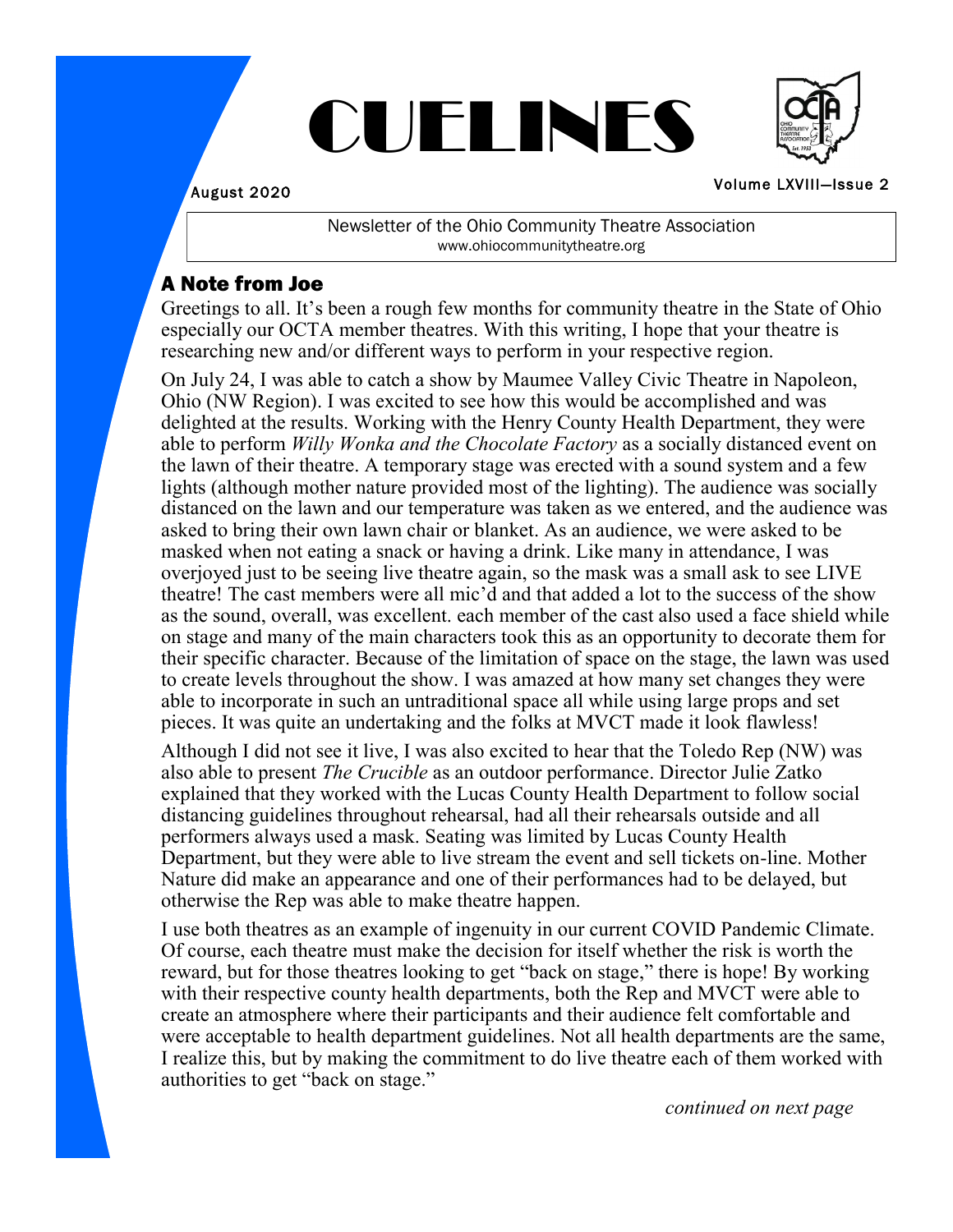#### ................ *CUELINES* **EDITOR Christi Thomas**

#### **ADMINISTRATIVE OFFICE** Aara Wise 464 Sherwood Downs Road S

Newark, OH 43055 octa1953@gmailcom

### **BOARD OF DIRECTORS**

resident President President

| <b>Joe Barton</b>      | President               |
|------------------------|-------------------------|
| <b>Jesse Bernal</b>    | 1st Vice President      |
| <b>Mendell Hibbard</b> | 2nd Vice President      |
| Ray Lebowski           | 3rd Vice President      |
| Susan Barzda           | Secretary               |
| Dan Maloney            | <b>Conference Chair</b> |
|                        |                         |

### **AT-LARGE BOARD MEMBERS**

| Kathie Brennan   | <b>Millie Butts</b>  |
|------------------|----------------------|
| Gladys Haney     | <b>Wayne Kirsch</b>  |
| Dawna Kornick    | Jane Mancini         |
| Jason Neymeiyer  | <b>Thom Ogilvie</b>  |
| Carissa Sloan    | <b>Robert Weidle</b> |
| <b>Bob Welly</b> | <b>Aara Wise</b>     |
|                  |                      |

### **REGIONAL REPRESENTATIVES**

#### **CENTRAL**

Sue Rapier Donnie Lockwood

**EAST**

Machelle Miller Christy Rahrig

### **NORTH**

Jason Chandler Donna Jean Evans Deb Wentz

### **NORTHEAST**

Andrea Anderson Rhonda Gallagher Nicole Paumier Michelle Taylor

### **NORTHWEST**

Jeffrey Albright Inge Klopping Brittany Kupresanin Rebecca Schmidt

**SOUTHEAST** Janis Carnahan Frances Gibser Billie Harmon

**SOUTHWEST** Kevin Noll John Masterson Amy Sullivan

**WEST** Niccole Amersdorfer Christi Thomas

www.octa1953.org

At our most recent Board Meeting, I heard from various board members about theatres all over Ohio producing shows in new venues in order to social distance, live streaming shows (with permission of the publishing house, of course) and even doing on-line performances specifically written for that medium. All in all, I was excited to hear of all the innovative ways OCTA member theatres are working with their local health departments/local governments and getting back on stage!

Hopefully, this article gave you and your theatre some hope that community theatre is becoming active once again and gave some guidance or example as to how to work with local health/government authorities to do so. I would be excited to hear about your theatre and how each of them is able (or allowed) to produce a show once again. As I stated earlier, not all theatres are comfortable with opening/ producing a show at this current time and I respect that decision. But, if you are finding new ways to re-open and get "back on stage," I would be interested in hearing about it. As always, you can contact me at my email  $\frac{\partial u}{\partial x}$  is a set of linear linear up to the set of know what is happening at your theatre. We are all searching for answers and by working together, we can get community theatre "back on stage" in Ohio once again!

> Warm regards, *Joe Barton* OCTA President

# AACT in Louisville 2021… *from Christi Thomas*

AACTFest 2021 will be by invitation, thus all the state and Regional festivals were canceled for this cycle. The basic idea is that any theater may submit an application between July and October to do an excerpt (an excerpt is 60 minutes with 10 minutes to set up and 10 minutes to tear down). An AACT committee will choose 25 shows from those submitted and send out two adjudicators to see your excerpt between November 1 and March 31. From those 25 shows they will narrow down the field to 12 and those 12 will be invited to Louisville for the national festival (June 14-19, 2021). Early bird registration begins September 1 and you can book your hotel room now.



The specific guidelines can be found at https://aact.org/aactfest-2021. I will have a contact to help with any questions. I do know that if you are chosen to go to Louisville, you will be helped a bit with funds from AACT.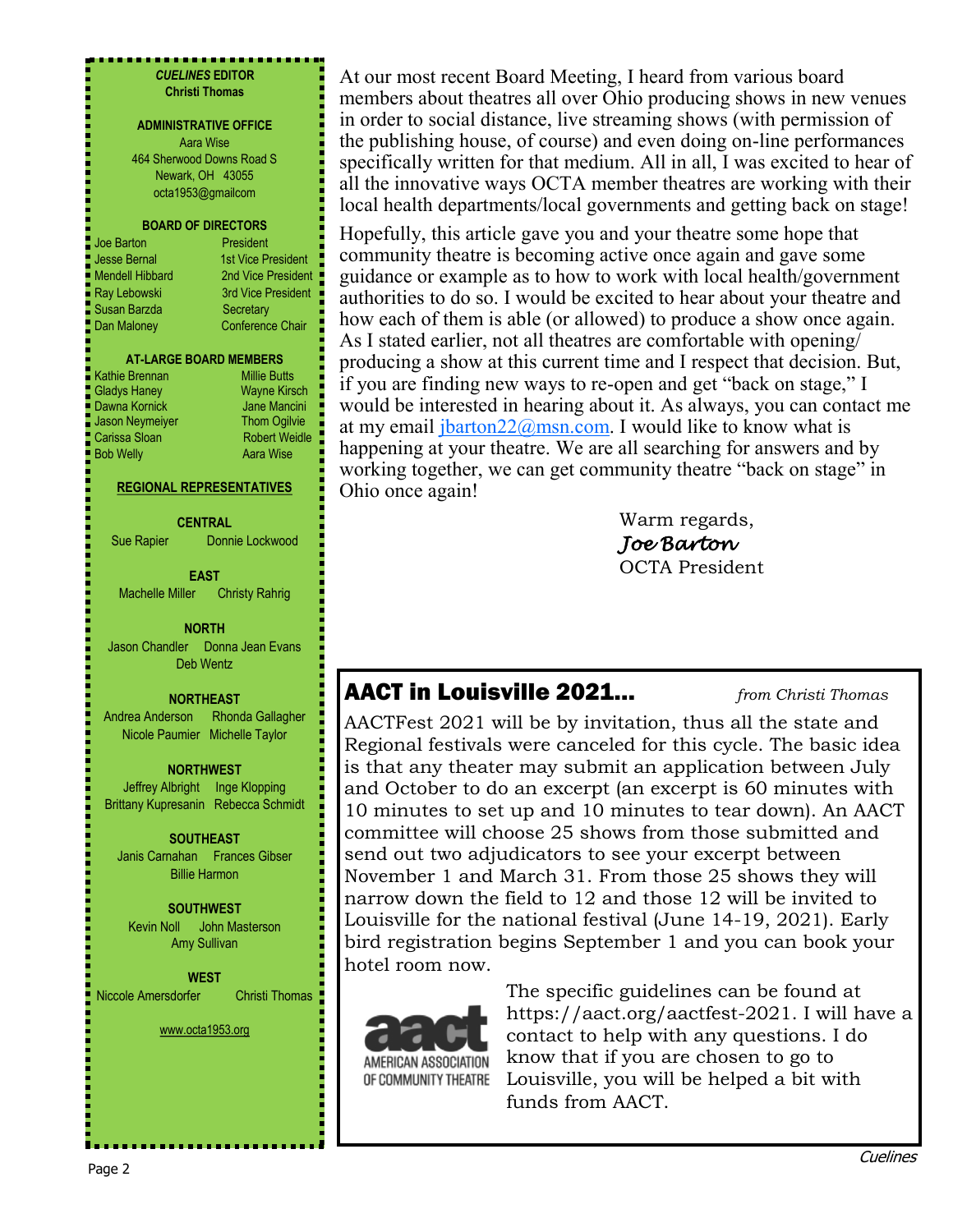# July Division Reports

**Administrative Division** – Susan reported the division met and selected those who are to be inducted into the 2020 Hall of Fame. They are also working on the Annual Delegate Meeting and in which format it will be held. --*Susan Barzda, Secretary and Admin Division Chair* 

**Fundraising Division** – Ray reported that they discussed the scholarship winners and Patrons and various other fundraising ideas. —*Ray Lebowski, 3rd Vice President and Fundraising Division Chair*  **MMPR Division** - Mendell Hibbard reported his division continues to work on maintaining and updating the Anniversary List and Resource Directory. They also reviewed three policies. —*Mendell Hibbard, 2nd Vice-President, MMPR Division Chair*

**Programming Division** - Jesse reported that his division talked about changing the rules for OCTAFest 2021 to be more like AACTFest rules. The 2021 OCTA Conference theme reveal may be done by video. There are people interested in Chairing the 2022 Conference. They are waiting on the Governor's guidelines for theatrical performances. —*Jesse Bernal, 1st Vice-President, Program Division Chair* 

# Regional Reports

**Central**—There is a meeting scheduled in August. The two new Reps agreed to stay on for the next year and plan on sending an email to introduce the themselves to the Central theaters. —*Sue Rapier, Central Regional Rep*

**Conference Theme Hint:**

Think *Death of a Salesman, Rent*, *Les Miserables or Little Mermaid*

**East**—East region is using Facebook Messenger to send out info. Various theaters are doing on-line reminiscing and sharing history about their theater or doing youth theater camp workshops. Most theaters have put their seasons on hold. —*Christy Rahrig, East Regional Rep*

**North**—The North region has not met since the pandemic hit. They are still holding fundraisers with the sale of raffle basket tickets and candles. Contact Jason Chandler at 419-617-6881 if you'd like to buy a candle. —*Deb Wentz, North Regional Rep*

**Northeast**—The Northeast Reps would like to stay on. All theaters in the region are still closed although two theaters are trying to hold a show, but have to follow state and county guidelines. —*Dawna Kornick, reporting for the Northeast.*

**Northwest**—The Northwest Reps communicate via Facebook. They plan on applying the funds paid to Owens Community College to next year's OCTAFest. Several groups are doing shows online. Some theaters were not permitted to do shows and were shut down*. —Brittany Kupresanin, Northwest Regional Rep*

**Southeast**—The Southeast Region held their delegates meeting on June 27 at Chillicothe Civic Theatre. Delegates wore masks and followed social distancing. Those in attendance shared what their theaters have been doing. —*Frances Gibser, Southeast Regional Rep*

**Southwest**—The Southwest Region held a Virtual Awards Ceremony via YouTube on June 20. Spirit of Community Theater Awards were handed out. Most shows have been postponed or theaters are doing virtual productions. *—Kevin Noll, Southwest Regional Rep*

**West**—Christi and Niccole will continue as Reps. Most theaters have postponed their

productions. *—Christi Thomas, West Regional Rep*

September 12, 2020 - Board Meeting via Zoom October 16-18, 2020 - Board Retreat October 17, 2020 - Banquet - Cherry Valley December 5, 2020 - Board Meeting January 16, 2021 - Board Meeting March 20, 2021 - Board Meeting May 15, 2021 - Board Meeting July 17, 2021 - Board Meeting September 3-6, 2021 - Annual Conference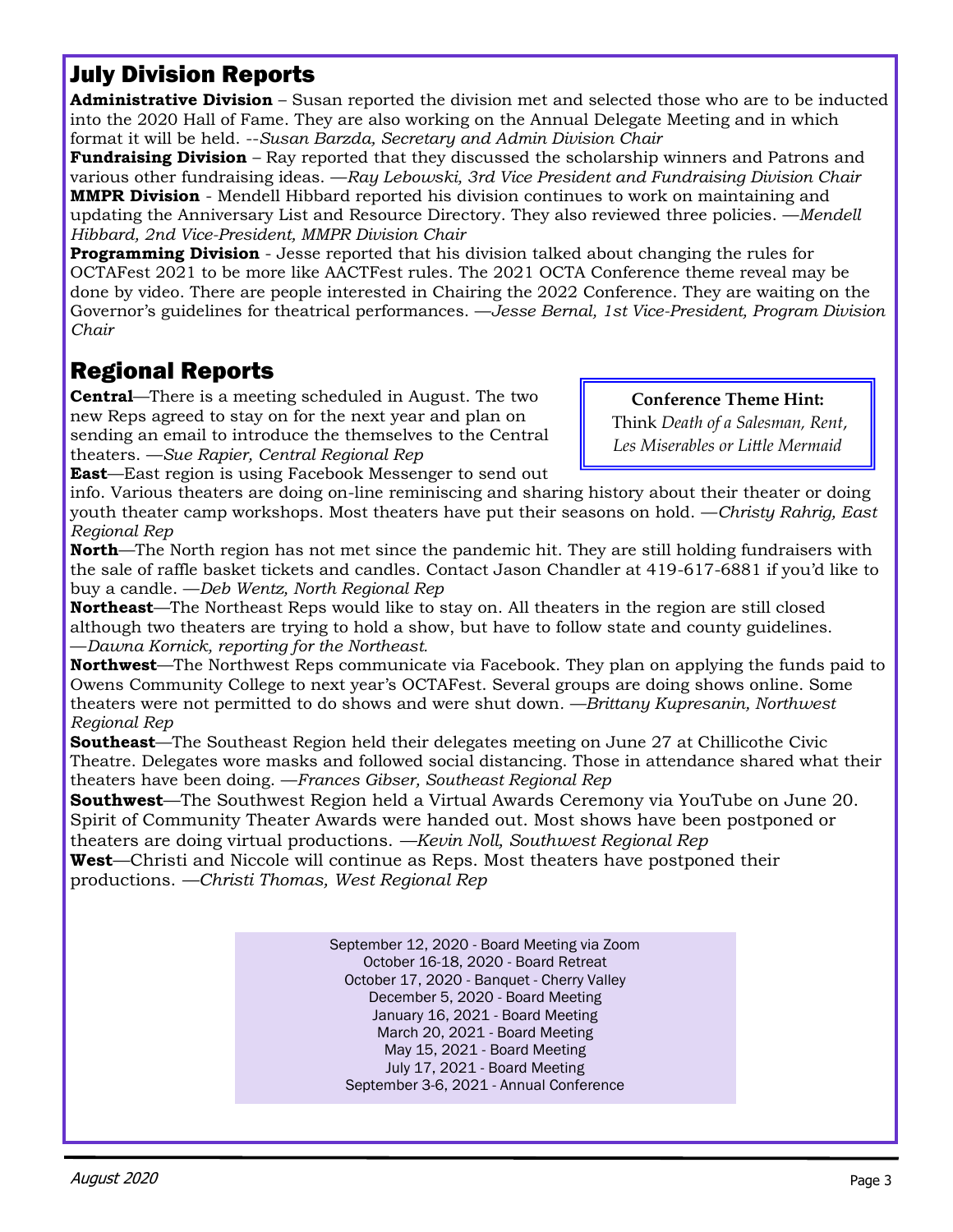# How to Successfully Perform Little Women Amidst a Global Pandemic...and other lessons we learned during the summer of 2020.

We, as a production team, submitted the Thomas Hischak adaptation of Louisa May Alcott's book "Little Women," to the play reading committee of Zanesville Community Theater (ZCT) in the spring 2019. A year ago, we had visions of a grand set, a large cast, and the ability to perform inside the theater. We were fine with whatever time slot we were given if chosen, because we knew the theater was temperature controlled and costumes would not be an issue. Then 2020 hit...hard. Spring of 2020 brought with it a new way of living, a new way of viewing the world, and new levels of expectations for health and safety that completely changed how our show, if there was going to be one, had to look. The Board of ZCT already had to make the difficult decision to cancel one show and postpone another. We were given the task of presenting a plan for our show that would honor the health needs of the community, while still allowing for the arts to continue. What we did: Auditions: There could not be auditions in the traditional sense due to social distancing. The production team met and our director, Reanna Warne, had already decided that she wanted to do virtual auditions. Our assistant director, Val Gahagan, set up a separate gmail specifically for *Little Women* and then set up a google sheet for audition information that was emailed out and they then had people send audition videos to the email. We were completely able to cast the show based upon the videos and actually discovered actors were able to show more of their talents and personality in the videos. This allowed us to cast people who had never been on the stage before and others who hadn't been on stage in years. Rehearsals: Due to the shelter in place mandates and social distancing needs, we could not have face to face rehearsals in the beginning. Our producer, Angel Palmer, bought a subscription to Zoom, so we used it as a means to do our read through, and then our rehearsals for a month before the limits were lifted and we could start working in small groups of 10 or less. While Zoom worked well for the read through, it was a bit of a challenge for the actual rehearsals due to connectivity issues for some of the cast members.

We were very grateful when the cast was able to start working in small groups. We found that to be very effective because they were able to really work on the details of the smaller scenes. When the restrictions were further lifted and we were allowed to start working with the whole cast, we were in a great place as far as lines and character development and we feel this added to the success of the show. During each step of the rehearsals, we encouraged distancing and mask wearing. Our goal was to put on a great show and keep the arts moving...while also keeping our cast safe. Performance Space: Performing inside of a building was not going to be possible due to the constraints of social distancing. One of the first things our directors agreed upon was the idea of doing the show in a park. The whole production team had gone to see different Shakespeare in the Park productions and loved the idea of recreating that with *Little Women*. However, we also agreed that by moving the show outside, in the July heat, we needed to drop the performances down to only one weekend and drop the matinee. We began to research different park venues, but most of them were closed due to the pandemic. The ones that were open were not large enough to accommodate a cast of 18 and an audience safely, or they didn't have the electricity we needed to run the sound and lights. Two of our cast members were brothers and their family owned a large amount of land that had a pavilion on it. It was close to town, had electricity, and was large enough that we could easily build a set that would allow for space for the cast members, as well as give ample seating for the audience members that would

**Conference Theme Hint:** It's Not Little. Linus & Lucy

ensure social distancing. This gave birth to "Little Women on the Lawn" and we had a venue! We built our set using Eric Blake's (ZCT Board Vice-President) design. It granted a large area for each of the settings and allowed room between them. *continued on next page*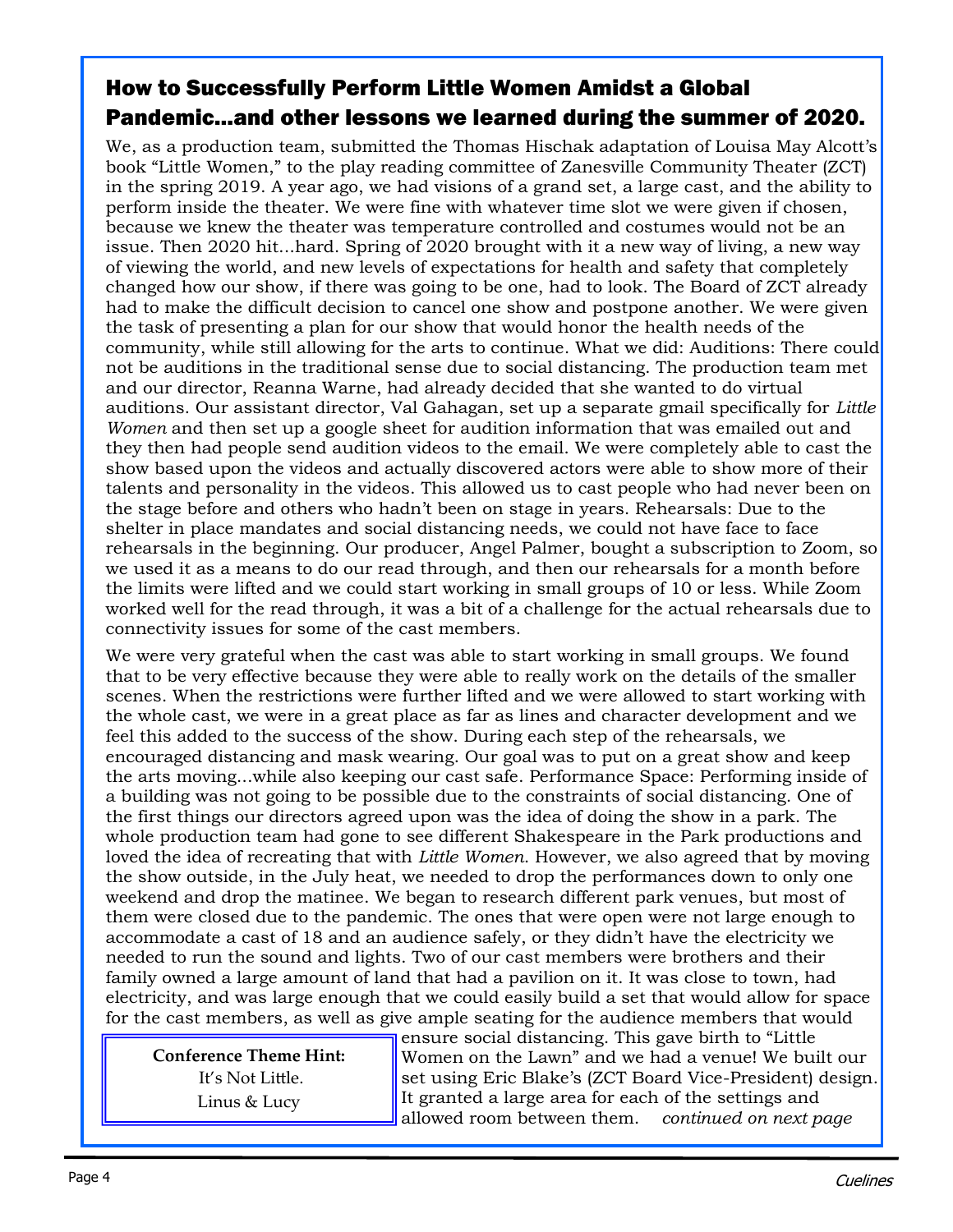We used  $2x4$  posts in concrete buckets that were mobile and put a  $2x2$  with curtains attached to them as the backdrops. We used 4x8 flats with black curtains as the "backstage wall." The curtains and set pieces were removed every night and set back up every day. We believe our main success came from having such a large space to work with...we were able to be outside, keep our distance, and still feel connected. While it came with it's own set of challenges, we were able to do things outside that we would never have been able to do in a building with walls. Safety Precautions: At all times the cast, crew, and audience should feel safe in their environment. Every decision we made was with safety in mind. From changing the audition process, to modifying the rehearsal schedule, to shifting the performance space and time, it was all done understanding that each step was critical to keeping our cast healthy and our patrons safe. The cast was given three sitting areas in and around the pavilion to allow for social distancing, and we gave masks as cast gifts that they could decorate as they so pleased. We set up a ticketing system that was primarily touchless with 90% of our sales being online and asked those who had reservations to bring exact change so we were not having to exchange money. We also limited our audience size. We went with approximately 50% of what our theater could hold. That gave us some room for last minute ticket sales and would not put us in a position of having people too close to each other. We offered a limited concession area and had only one person handling that to reduce the number of people involved and help with contact tracing, and encouraged using exact change. We had masks available for any patron who wanted one. We had hand sanitizer everywhere backstage, on the concession table, and in the portalets. Everyone on the production team had to be wearing a mask while working with the public, and our concessionaire also wore gloves. We helped our patrons to areas of the lawn that would allow them to sit with their parties, but be socially distant from other parties. We tried to make everyone as comfortable in the space as possible. The responses to the show were overwhelmingly positive. We were able to share our artistic vision, develop relationships, and create friendships that will last a lifetime. Most importantly, people in the community were able to get outside, get some Vitamin D, walk away from their stressors and, for a brief moment, forget about the chaos of life.

### *From Christy Rahrig*



The **2021 Conference** is in motion and promises to be spectacular. We have a lot of fun activities planned, as well as some reappearing favorites. We are looking forward to showing everyone what OCTA has to offer. Our steering committee is hard at work preparing for the unveiling of the theme.

Let us introduce you to the steering committee assisting Co-Conference Chairs Gladys Haney and Aara Wise with Conference 2021:

> Jason Neymeiyer Amy Sullivan Dawna Kornick Christi Thomas Glen Garcia Lisa Napier-Garcia Jane Mancini Kathy Hyland Thom Ogilvie Alexis McCullough Eugene Haney

Look for "hints" about our conference theme in this newsletter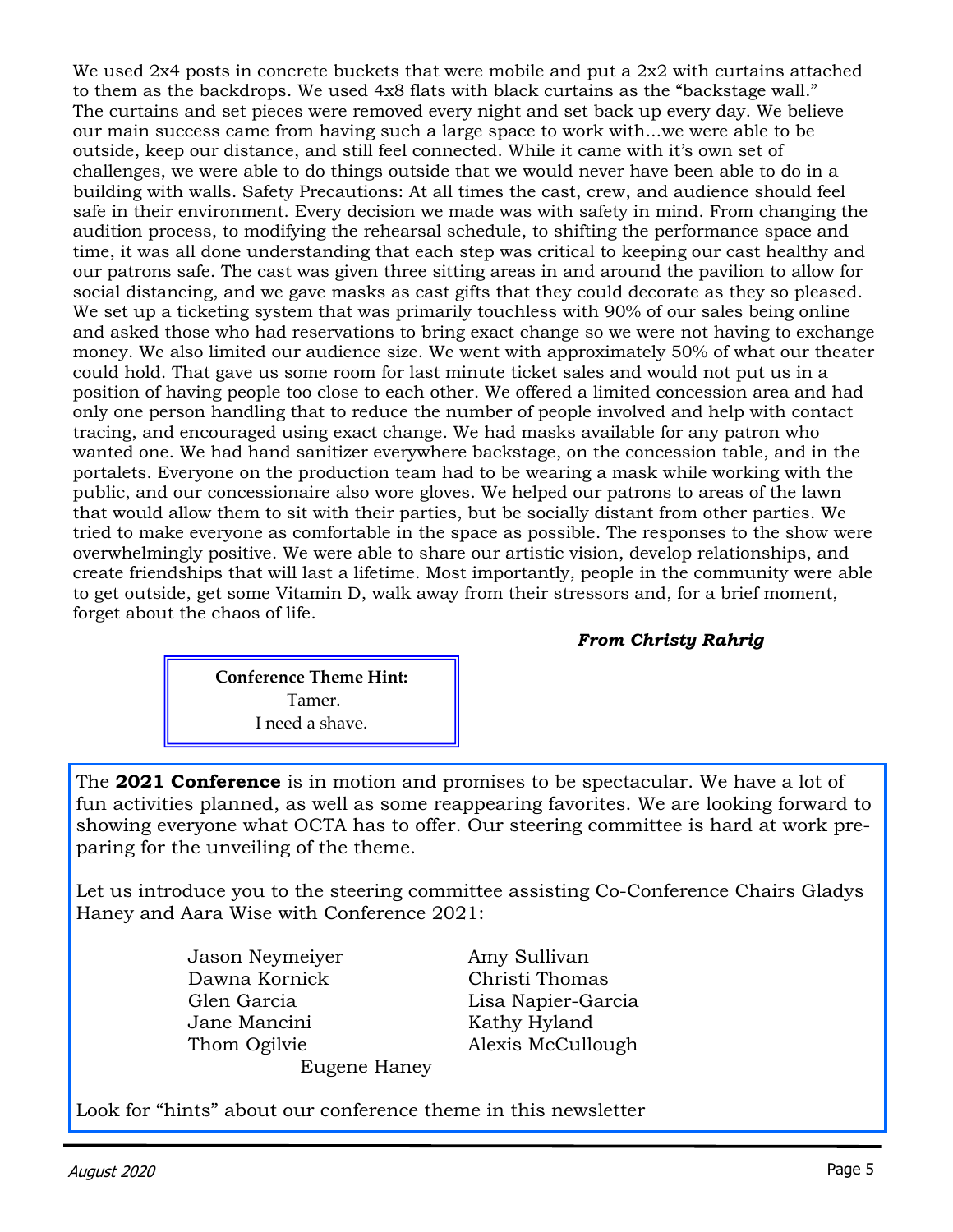# Apple City Players—Jackson, Ohio Virtual Production *Cynthia Stiffler*

The Apple City Players did a Virtual Play called "10 Ways to Survive Life in a Quarantine" by Don Zolidas this past June. We were all set to start our first production of our children's theater in March when the theaters were all closed due to Covid. The Board began to discuss other options and the suggestion of a virtual play was discussed. Our play selection committee got together and suggested this play. I volunteered to direct the production and we had several members and past actors offer to become mentors throughout the production. We put out notifications in April through social media to hold auditions via zoom. Using Zoom meeting as our platform we were able to audition and get 16 young actors ages 14-18 to be involved in the play. Our rehearsals began in May and lasted 6 weeks. We rehearsed entirely online using the Zoom Meeting platform. I split the cast into group based on the days they were available and assigned mentors to be online for each rehearsal. We rehearsed 3 days a week for 6 weeks all online. This involved sorting out technical issues, weather events causing lost internet, and mastering camera angles and prop usage. The presentation was presented using the Zoom Webinar format as it was easier to manage the presenters (actors) and the audience. All advertising was presented online, cable tv sponsors, and articles in the local papers. Our license only allowed for one live showing, which was disappointing but we promoted a one-time LIVE performance. I did record the performance and each of the cast members and mentors were able to obtain a copy for personal use, with the stipulation that it would not be used in social media. Our performance was held on June 27, 2020 via Zoom and a live streaming to Facebook which was offered on both the Markay Theater FB Page and the Apple City Players FB page. All in all it was a great success.

### OCTA Scholarships

OCTA gave away four scholarships this year. Through the generosity of our Patrons, 10% of contributions go to the scholarship fund and from funds raised by selling 50/50 raffle tickets at conferences. We also have families and friends who contribute in memory of loved ones for specific scholarships.

This year those scholarships went to:

Ashley Doyle - \$300 Patron Scholarship - Actors Guild of Parkersburg/SE

Lily Franks - \$300 Patron Scholarship - Caryl Crane Youth Theatre/North

Kayla Stroud - \$500 Michael Schacherbauer Memorial Scholarship - Acting Up & Inspiring Arts Productions/SW

Payton Van Nort - \$500 Fred Wise Memorial Scholarship - ZCT & Zane Trace Players/East

All four of these young ladies have sent their deepest Thank You's to the OCTA Scholarship program in awarding them scholarships for the 2020 year. Congratulations ladies and good luck in school!

### OCTA Script Library

Got spare time on your hands? Stuck at home? Tired of reruns on TV? Consider borrowing scripts from the OCTA Script Library. We are running a special right now. Borrow 20 scripts for \$20. Whether you are planning for your next season or just want to read shows you have never read before. Then five more scripts for the regular deposit price. All you have to do is go to the website and find the library loan form. Add the additional five scripts and send it along with your deposit to the OCTA office. You have three months to read them before returning. It's a great deal!